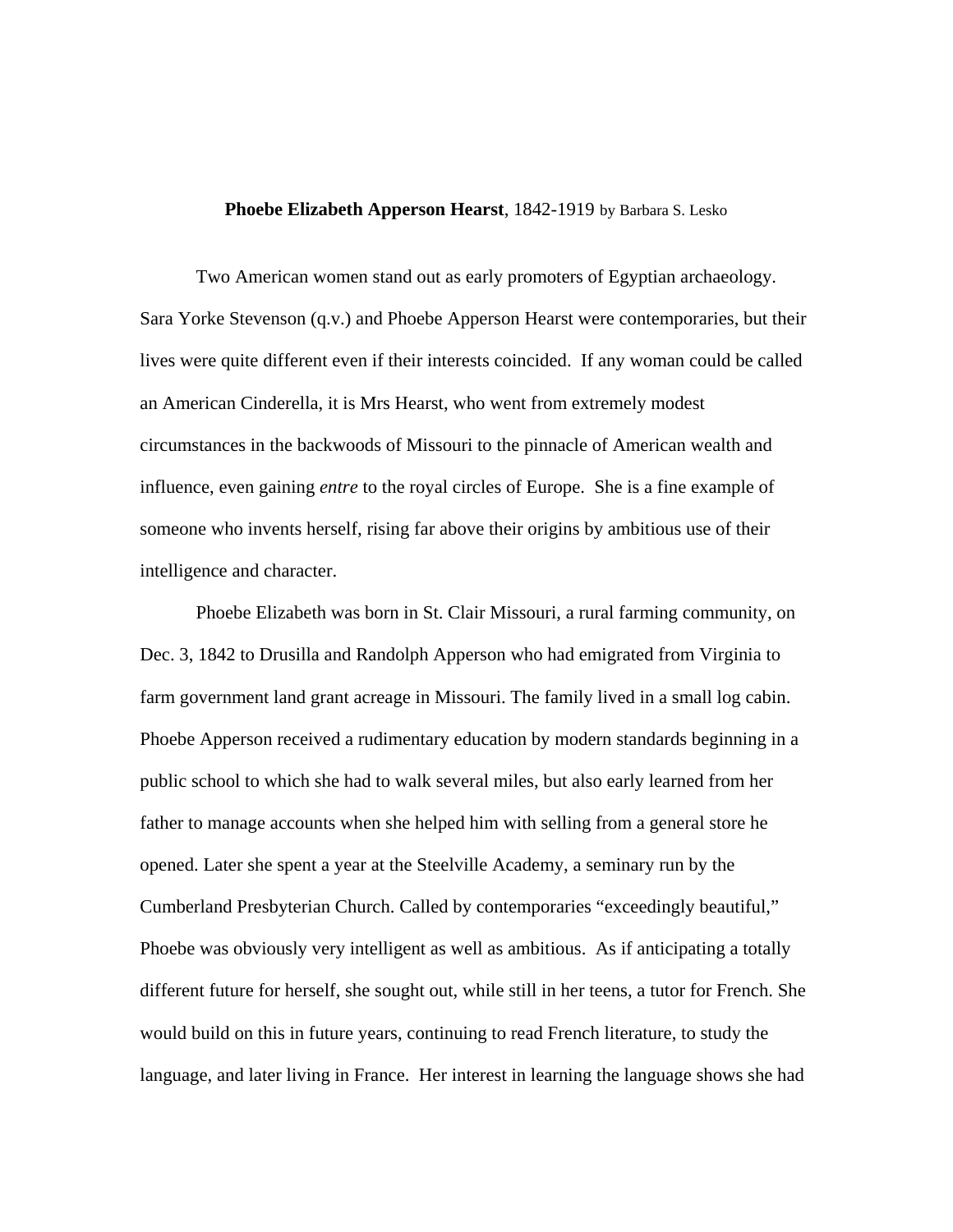a thirst very early for much more than the world around her could offer.

While still a teenager, Phoebe Apperson taught in the one room school where she herself had matriculated and also at the Meramec Iron Works school thirty miles from home in another county. By luck an extremely successful miner in California had his roots in the same town as she and upon returning to Franklin County in the late summer of 1860 to find a wife discovered the five foot tall Phoebe with the nice figure, grave eyes, and quiet demeanor. Doubtless she was aware of the wealth of George Hearst and saw it as a path out of the "miserable place" that she called her home and into the wider world and prosperity. Thus she accepted his proposal of marriage and obtained a prenuptial agreement that guaranteed her 50 shares in the Comstock Mine should he die before her. George Hearst was twenty years her senior and when he died years later in 1892 he left Phoebe the immense fortune for that time of \$20,000,000. to handle as she saw fit, hers to keep unless she remarried, which she never did.

Phoebe and her husband had little in common and after they moved to San Francisco and she bore her one and only child, William Randolph Hearst, George Hearst left her much on her own while he pursued his interests in mines and real estate along the west coast of California and Mexico, nonetheless being always willing to underwrite her acquisitions and her projects, which were many.

Phoebe, far more intellectual than her husband, soon developed her own salon, inviting and encouraging the literati of post-gold rush California. Later, when George became a U.S. Senator near the end of his life in the late 1880's and the Hearsts lived in Washington D.C., a newspaper commented that Mrs. H. was "not of the smart set" but being " an intellectual woman, prefers the cultured to the smart set." Her entertainments at the capital were known for their inclusion of guests chosen from the world of art and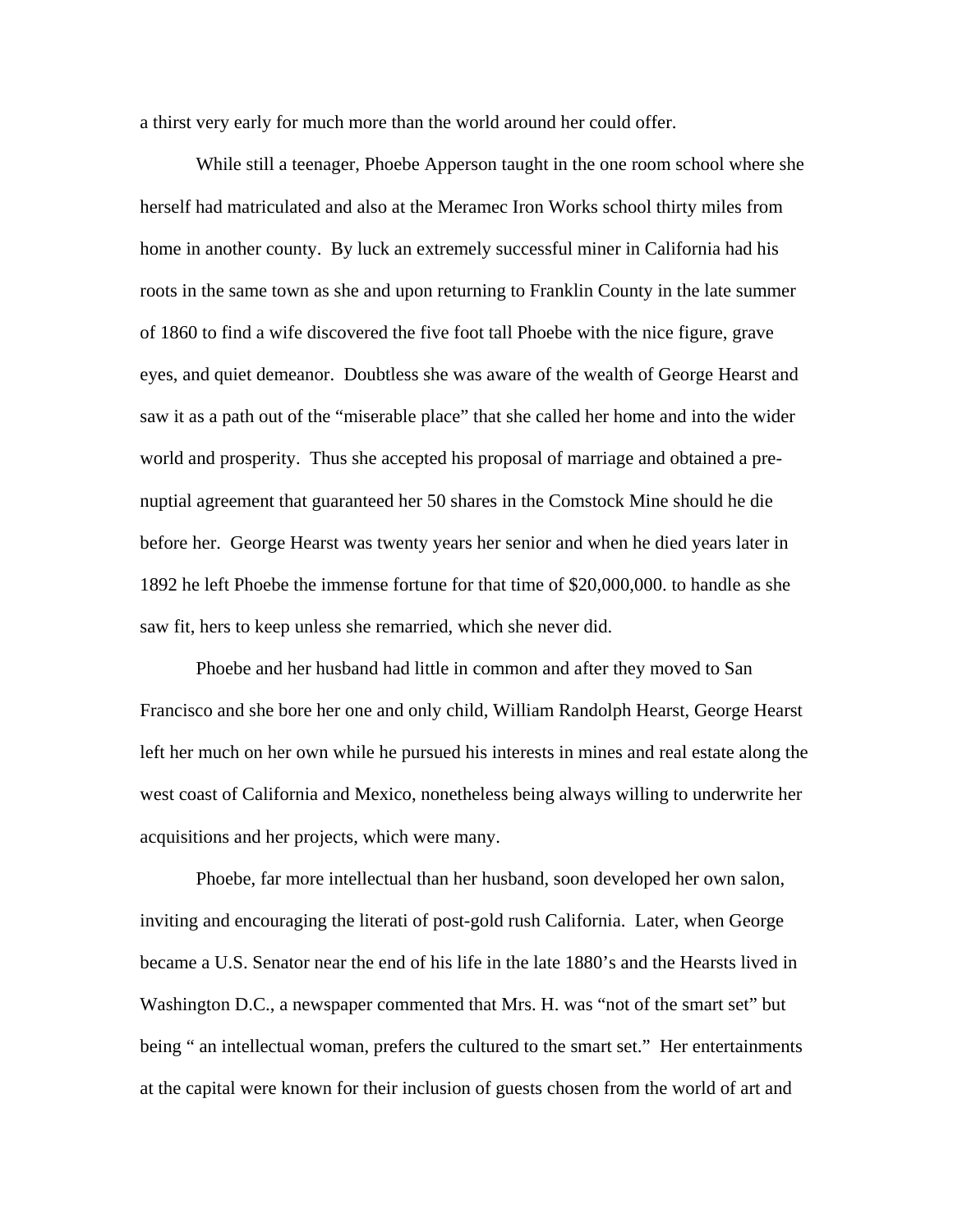literature and for the classical music with which all were entertained Her interest in educating the young did not disappear. During her time in Washington, Mrs. Hearst took, with her ten year old son, an extensive trip through Europe and Russia devoted to researching innovative educational systems. It was on this trip too that she visited several archaeological museums and developed a serious interest in the field and its finds. Phoebe developed a great love for art and was an obsessive collector, a passion inherited by her son. She also enjoyed reading and collected many first editions. She founded a library for the company town of the Anaconda Copper Mine and in South Dakota built schools and churches near Hearst mines.

Already years before in San Francisco, Phoebe Hearst was an early supporter of the kindergarten movement and later helped found the National Congress of Mothers which later became the National Parent Teacher Association. She also helped found the National Cathedral School for Girls in Washington and the Y.W.C.A. Important also was her role in the development of the University of California at Berkeley, which she largely underwrote from her fortune after the death of her husband. Mrs. Hearst was the first woman to serve on the University's Board of Regents, which not only accepted her money but always consulted with her and followed her advice when it came to planning the campus, on one of the world's most attractive parcels of land designated for educational purposes. It was perhaps during this period when Mrs. H.'s "masculine grasp of financial affairs" was most noticeable.

Her actual introduction to field archaeology came about by accident in 1895 when, at the age of 53, she suffered a heart attack and was attended by Dr. William Pepper of the University of Pennsylvania. The famous surgeon and University Provost, was also President of his university's Museum of Archaeology. Through her ensuing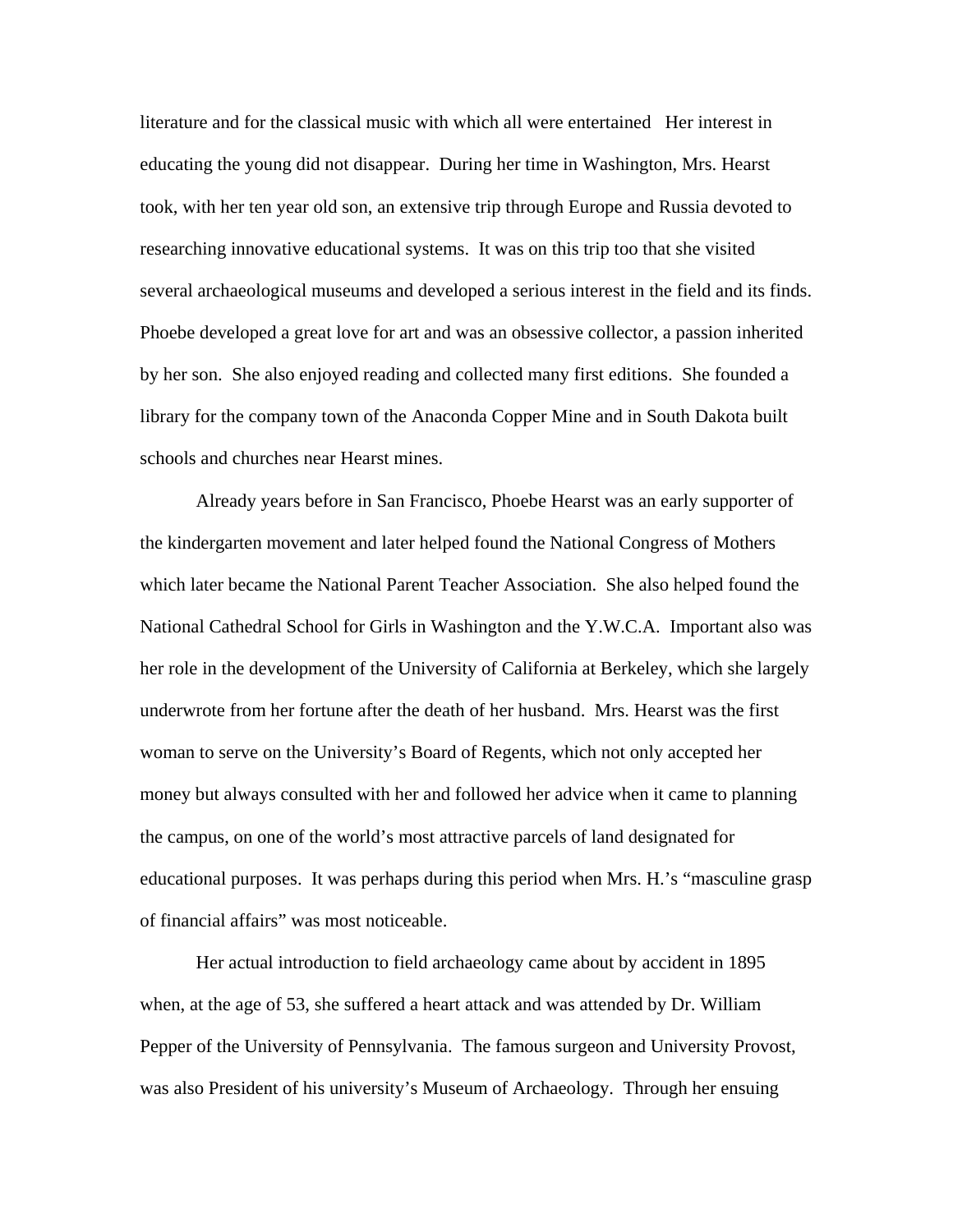friendship with Dr. Pepper, Phoebe met another patient of his, the anthropologist Frank Hamilton Cushing. She was fascinated enough by his interest in early Indian settlements on Florida's west coast to underwrite his Marco Island excavations. She did not stop there, however. The University of Pennsylvania's expedition to settlements of cliff dwellers in the American South-West and, closer to her heart, the University of California's archaeological expeditions in Egypt, Peru, and in Europe were financed by her. She was especially interested in native Americans and her funds supported the professorships of Philip Mills Jones and Alfred L. Kroeber, who was recruited from Harvard and named to head the new department of Indian Anthropology. The old world was not forgotten: one professor was sent to Europe in 1901 to purchase \$10,000 worth of classical Greco-Roman antiquities and returned with an impressive collection of statuary. Rounding out this picture was ancient Egypt, which won her heart and generous support for five years.

In 1899 Mrs. Hearst included Egypt in one of her grand tours and became convinced that she should support archaeological work there too, with an eye to increasing the collections of the University of California. Her son soon followed her to Egypt and was also swept up enthusiastically by the opportunity to gather together a major collection of antiquities. He noted critically the "treasure hunting" attitude prevailing in the country and wrote to his mother:

" If we, while excavating and hunting for things, still try to preserve the monuments and benefit the museum people, we will be on a different plane and will, I am sure, be put in the way to get really important things such as no museum in America has."

His mother did have plans for a major museum in San Francisco to house all of the archaeological artifacts acquired by purchase and excavation by Berkeley's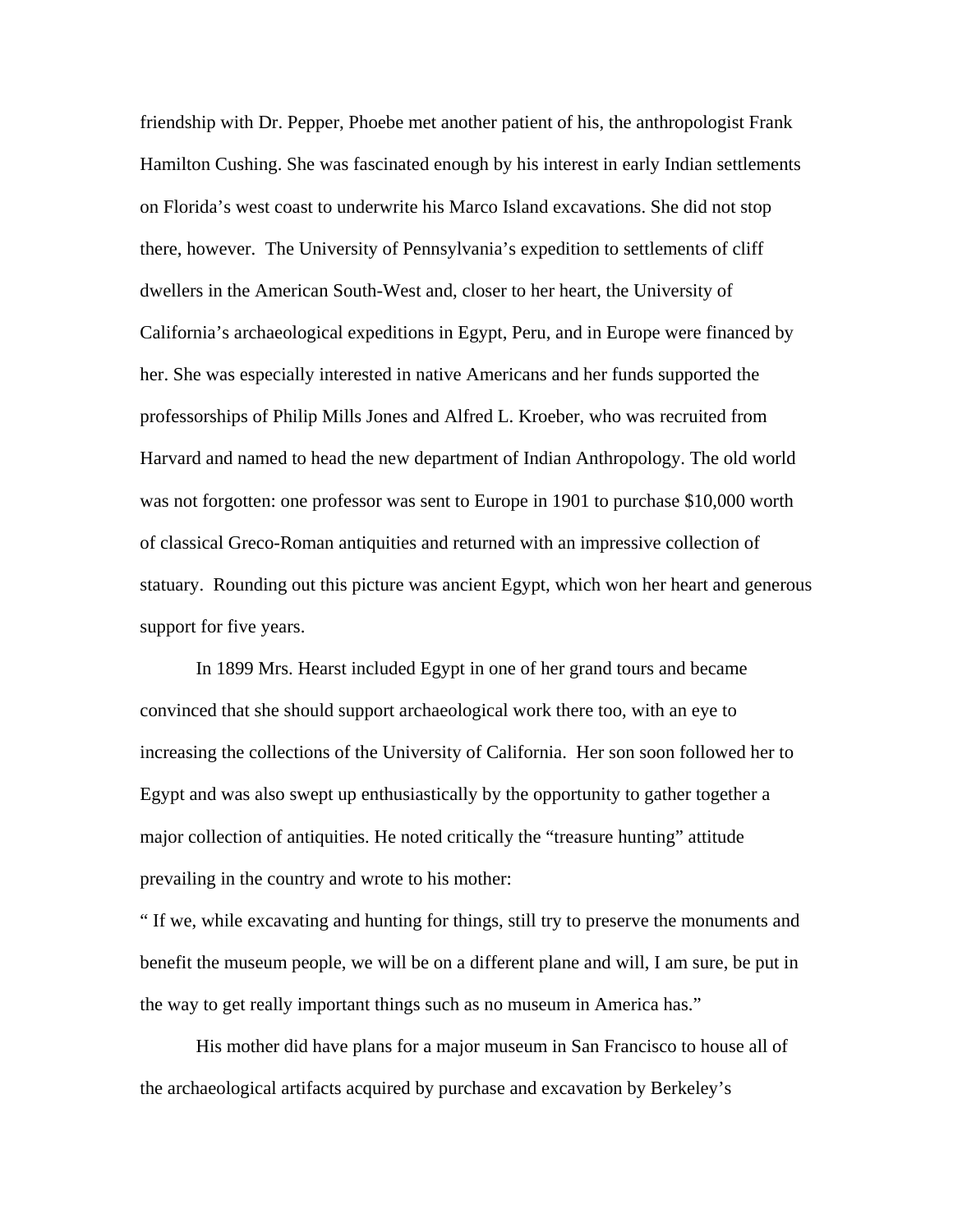Department of Anthropology, and William's enthusiasm goaded her on to make a real commitment to support archaeology in Egypt. A young American working for the Museum of Antiquities in Cairo, George Andrew Reisner (1867-1942), was introduced to her, although he had no real field experience at the time. Reisner's first excavations conducted with Hearst support were at Deir el-Ballas in Upper Egypt where Arthus Mace and Albert Lythgoe, men with some field experience, completed Reisner's team. The next season at Naga ed-Deir was followed by work in the more spectacular site of Giza, at the cemetery of the Great Pyramid. Here Reisner would remain for decades, making his name by conducting systematic studies of the mastaba field as well as of the pyramids. He practiced the most careful and advanced methodology of the age, keeping a daily journal, including sketches and measurements of objects found each day, photographing every stage of the work, and keeping an object register in duplicate, where every object or fragment was given a number and entered with a description, measurement and photograph in most cases. Maps and plans of the site and individual structures were also made. From the mastaba field at Giza, Reisner was then able to send back to Berkeley huge quantities of antiquities. He also purchased with Hearst funding Greek and Demotic papyri manuscripts from the Fayum and one of the oldest medical treatises, which became known as the Hearst Medical Papyrus. Phoebe journeyed to Egypt to witness the excavations at Giza first hand in1905. She toured the country from her private boat, going up river to Aswan and to Abu Simbel where she observed the young painter Joseph Lindon Smith at work on his first Egyptian subject at the beginning of what would be a very long career painting Egyptian monuments. She immediately acquired all of the paintings he had done and later introduced him to Reisner, who then hired Smith as his archaeological artist and maintained a life-long friendship with him.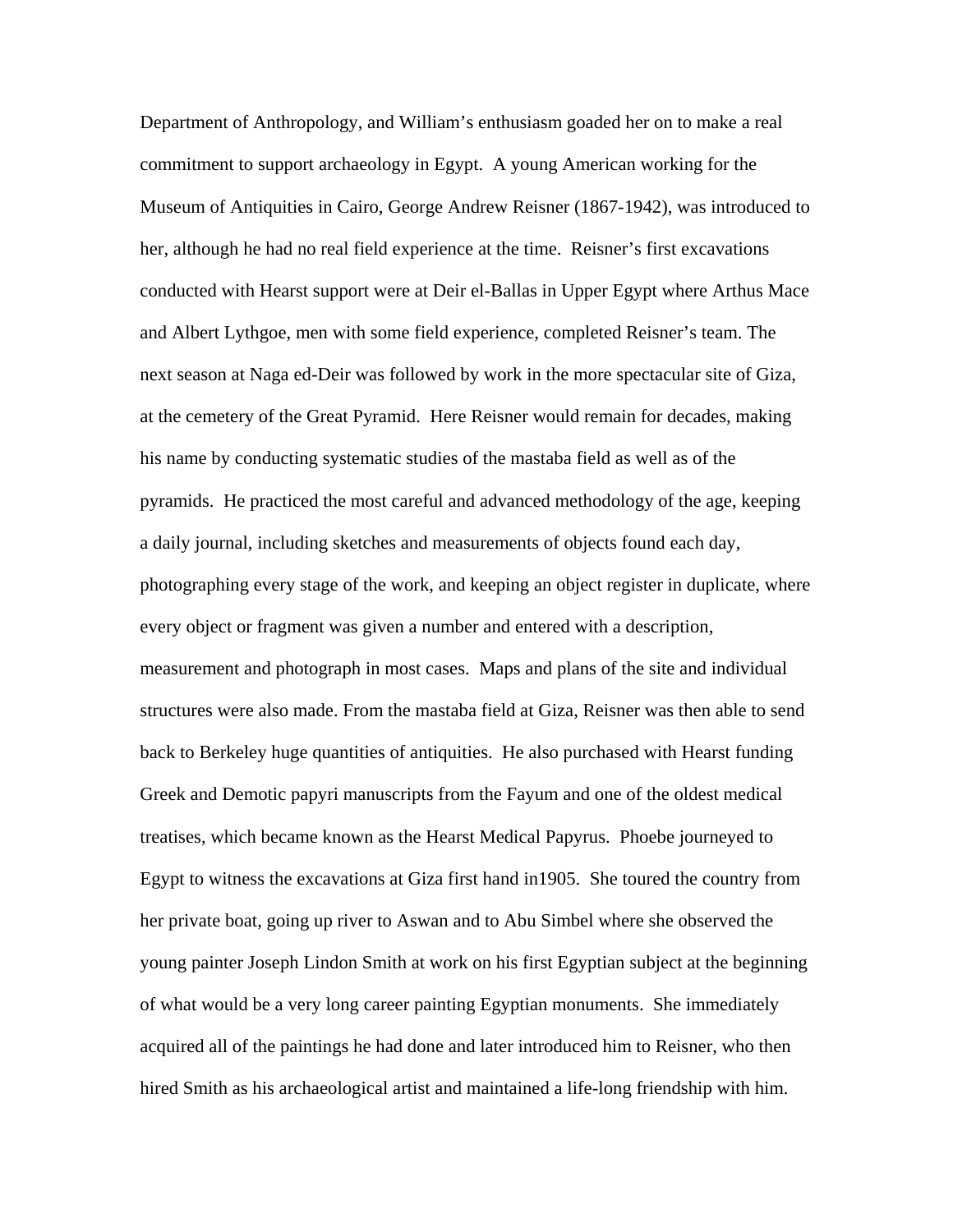Mrs. Hearst seems to have relished expedition life, putting up with the inconveniences of Reisner's camp and describing herself as being "more excited than anyone" while watching the opening of a mastaba chapel and the uncovering of two statues, while hanging over the side of the shaft.

Years later a curator of the anthropology museum at Berkeley (once named for Professor Lowie in a building called Kroeber Hall but today renamed the Phoebe A. Hearst Museum of Anthropology where a marble portrait bust of Phoebe adorns its lobby) wrote of this benefactor: "What set her apart from many other benefactors of her era was her determination…to provide the substance and impetus for research by contemporary scholars in anthropology and related studies. The effect of such advanced thinking by an assured and capable person upon a then comparatively small academic institution on the Pacific Coast is incalculable."

However, in spite of her delight with Reisner's expedition, the 1904-05 season was the last Phoebe felt she could support financially. Indeed, the year 1905 saw her withdrawing support from most of her interests, even though just two of her mines had yielded over \$10,000,000. a year in gold during the first decade of the Twentieth Century. Even her beloved University of California, which had come to rely perhaps too much on her beneficence and constant interest, suffered cutbacks, although these did not effect the Department of Anthropology. Nonetheless, the expedition at Giza was dropped from her support, and Reisner then joined the staff of Harvard and Boston's Museum of Fine Arts and worked on at Giza, maintaining the Harvard-Boston expedition until his death. Mrs. Hearst left the United States to reside in Paris for three quarters of the year, having offered to resign from California's Board of Regents, an offer that was refused. She was in Paris during the great San Francisco earthquake in 1906 and eventually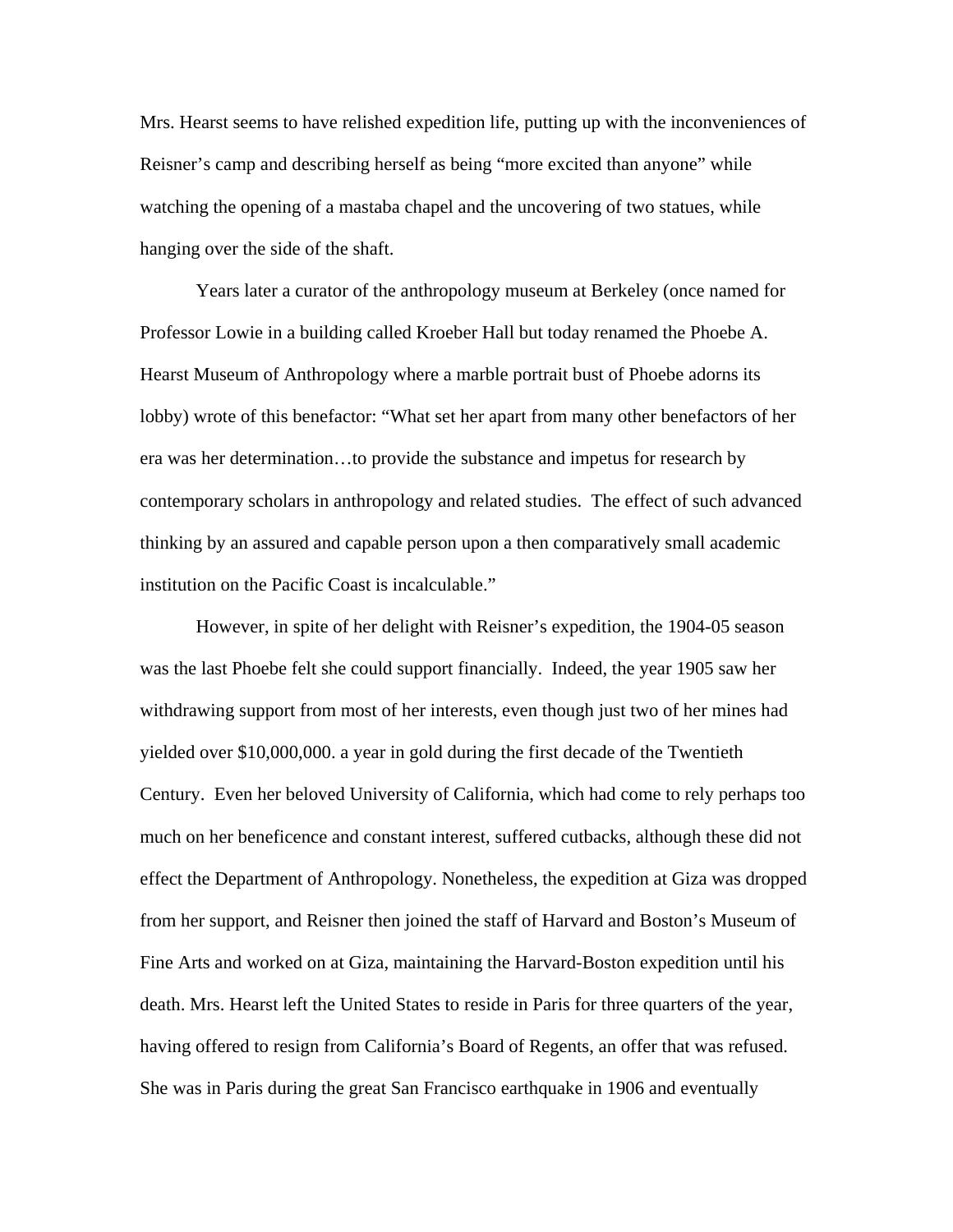returned to California to reside at the splendid Hacienda which her friend the architect Julia Morgan had built for her in the hills above Pleasanton.

Although she had sole authority over the Hearst wealth, Phoebe was indulgent of her son's ambitions to build a newspaper empire and his acquisitions and debts drained off much of her money. Her own interests continued to be wide—supporting scholarships at the University of California, ensuring the preservation of Mount Vernon, funding substantially the YWCA and Traveler's Aid, contributing to building the campus at Mills College in Oakland, participating in the Suffragette Movement, and chairing the Women's Board of San Francisco's World's Fair of 1915, the Panama and Pacific Exposition, in which she was, for years, deeply involved in the planning and production. In response, the Fair honored her as "one of the world's most distinguished women" along with social reformer Jane Addams and Dr. Zelia Nuttall, the American archaeologist Phoebe admired.

As her biographer Judith Robinson has pointed out, the problems Phoebe Hearst concerned herself with were often the problems industrial development brought to America: employment dislocation, housing, education, urban centralization, imigration, women's rights, and race relations. Her commitment to improving the lives of her fellow human beings gives important evidence of what can be achieved by the private sector. Unfortunately, this intelligent, energetic and generous American succumbed to the Spanish Influenza epidemic of 1919 at the age of seventy seven.

## **Bibliography:**

Mrs. Hearst is known to have published one article: "California as a Field for Women's